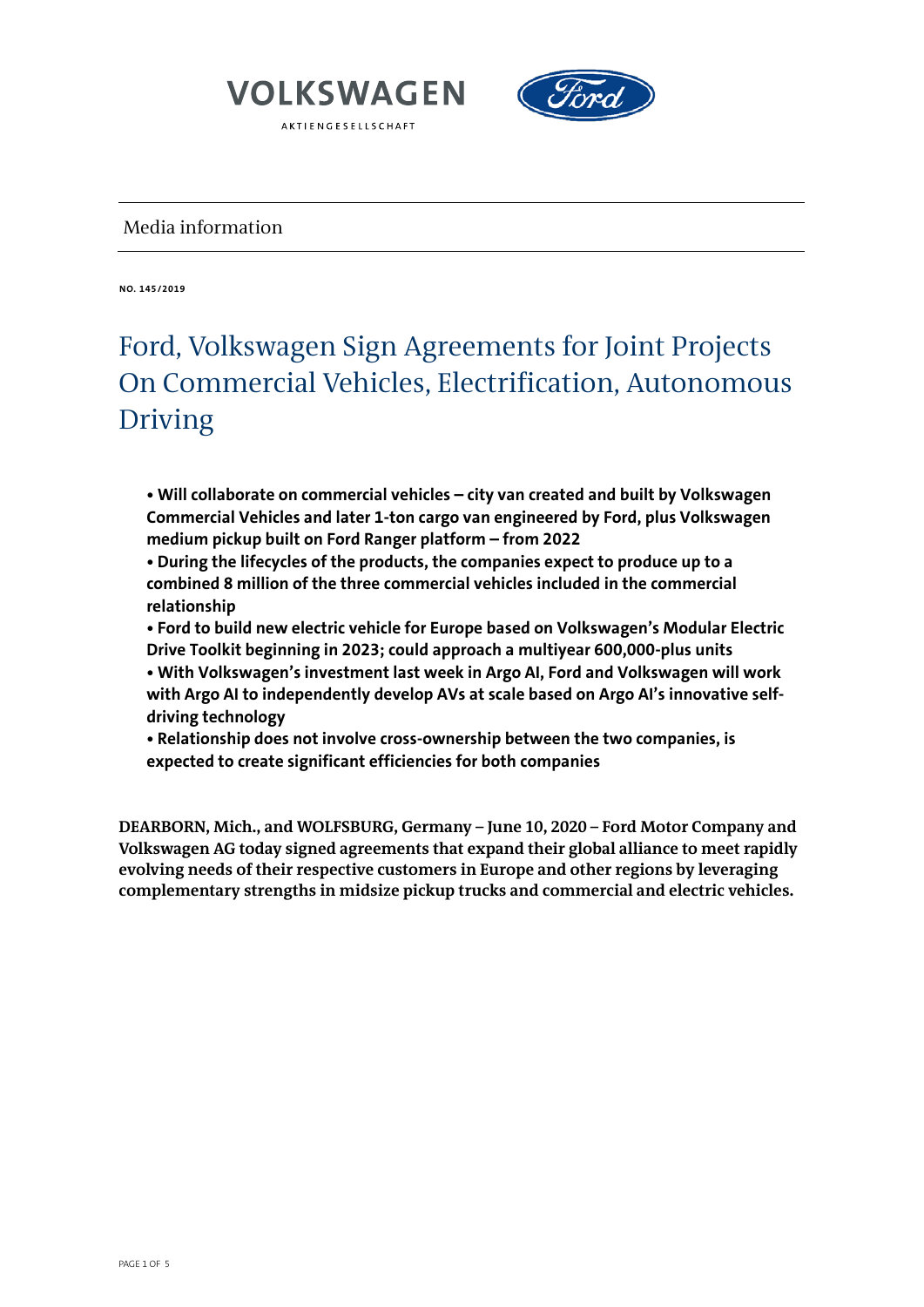AKTIENGESELLSCHAFT

**MEB PLATFORM PROVIDES SIGNIFICANT SCALE AND COST ADVANTAGES** 

#### Volkswagen supplies platform, Ford does top hat development, manufacturing and sale Ford 16 Ford to purchase 600,000  $\sim$ 15mn 14 **MEB** platforms and associated components  $12$ **MEB** platforms in mn 10 \$10-20bn  $\overline{\mathbf{8}}$ of future turnover over several vears  $6\overline{6}$ VOLKSWAGEN  $\overline{4}$

2024

2025

2026

**MEB** volume

2027

year

2028

Plans for the agreements were first announced by Ford and Volkswagen last July.

2023

The companies expect the alliance to enhance ownership experiences for current and future customers by more rapidly innovating vehicle offerings, incorporating relevant new technologies, delivering better utility and offering more model choices. They anticipate continued growth in global industry demand for commercial vehicles and for high-performing electric vehicles to add valuable scale to their individual product portfolios.

The alliance will:

2020

2021

2022

- Produce a medium pickup truck engineered and built by Ford, for sale by Volkswagen as the Amarok starting in 2022 within the Volkswagen Commercial Vehicles lineup
- Further strengthen the commercial-vehicles businesses of both companies as early as 2021 – with a city delivery van based on the latest Caddy model, developed and built by Volkswagen Commercial Vehicles and later a 1-ton cargo van created by Ford, and
- Lead to a highly differentiated Ford electric vehicle for Europe by 2023 built on Volkswagen's Modular Electric Drive, or MEB, Toolkit, expanding on Ford's zero-emission capabilities in the region

During the lifecycles of the products, the companies expect to produce up to a combined 8 million of the medium pickup truck and both commercial vans included in the commercial relationships.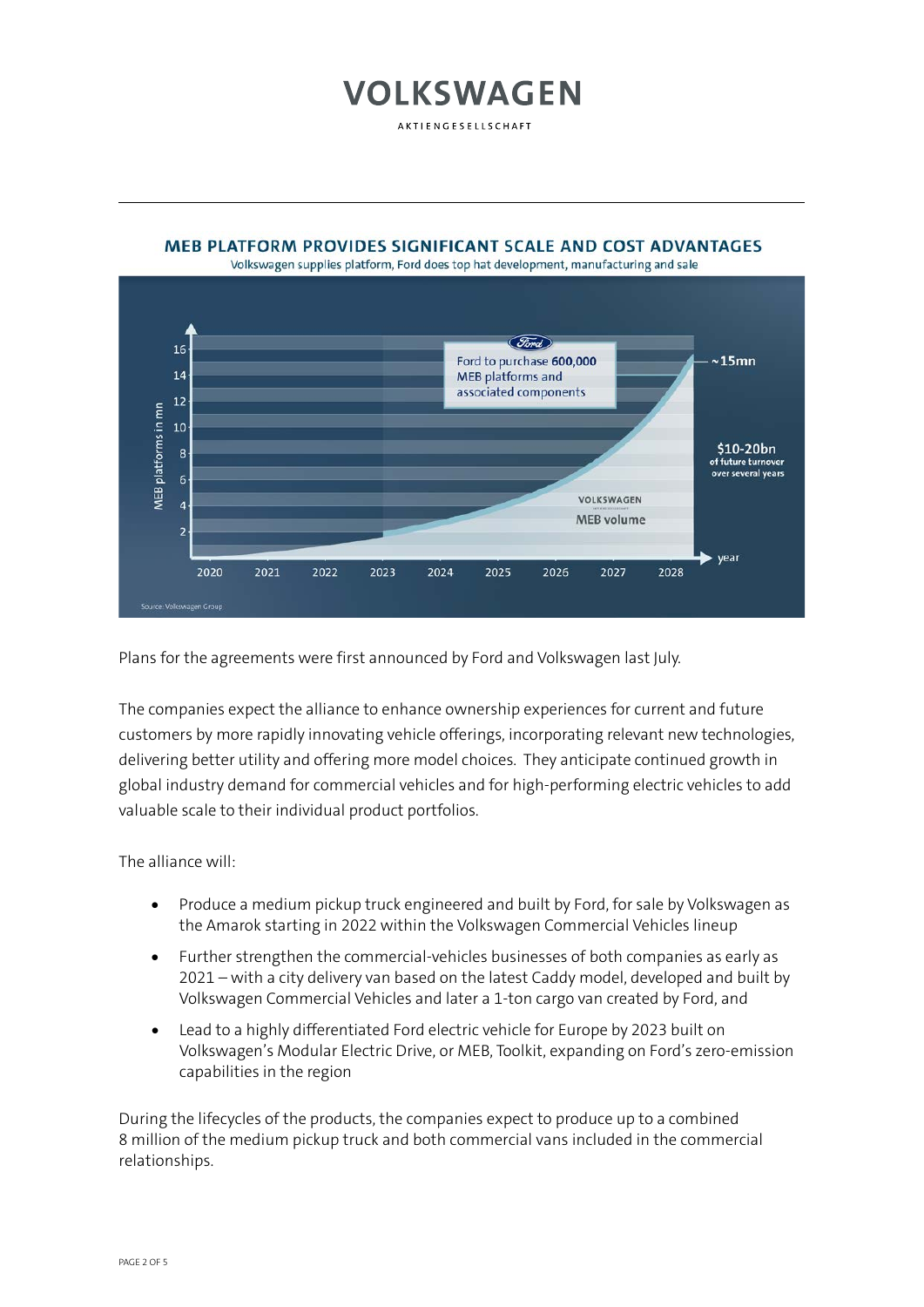**AKTIENGESELLSCHAFT** 

"In light of the Covid 19 pandemic and its impacts on the global economy, more than ever it is vital to set up resilient alliances between strong companies," said Volkswagen Group CEO Dr. Herbert Diess. "This collaboration will efficiently drive down development costs, allowing broader global distribution of electric and commercial vehicles, and enhance the positions of both companies."

"This alliance comes at a time of tremendous enthusiasm about the intersection of increasingly intelligent, connected vehicles in an ever-smarter world," said Ford CEO Jim Hackett. "This creates a huge opportunity to innovate and solve many of the world's transportation challenges and deliver extraordinary benefits to customers – even as companies need to be selective about how they use their cash."

Ford and Volkswagen both have strong commercial van and pickup businesses around the world, including popular models such as Ford's Transit and Ranger and Volkswagen Commercial Vehicle's Transporter, Crafter, Caddy and Amarok.

"Commercial vehicles are fundamental to Ford today and an area where we will accelerate and grow, and working with Volkswagen on these platforms will provide both of us significant financial advantages in things like engineering, and plants and tooling," said Jim Farley, Ford chief operating officer. "Separately, Ford will add battery electric versions of Transit and F-150 in the next 24 months for commercial customers who increasingly need zero emissions and the power of connectivity, data and artificial intelligence."

"The collaboration with Ford is a key building block of our GRIP 2025+ strategy and part of the current transformation of Volkswagen Commercial Vehicles," said Thomas Sedran, chairman of the board of management Volkswagen Commercial Vehicles. "This long-term cooperation with Ford will strengthen our very good position in area of light commercial vehicles, especially in our core European markets, and is proof that we are successfully implementing our plan step by step."

Ford's use of Volkswagen's MEB architecture in Europe will represent another cornerstone in Volkswagen's electric vehicle strategy, and further efforts by both companies to fulfill their commitments to the Paris 2015 Agreement. Volkswagen and Ford plan to explore additional ways to cooperate on electric vehicles.

Over several years starting in 2023, Ford could deliver 600,000 electric vehicles atop the MEB architecture, which is designed to combine space and performance with electric drive. The vehicle, which will be designed and engineered by Ford in Cologne-Merkenich, will add another compelling nameplate to its own all-electric Mustang Mach-E, which will be introduced in 2021.

Additionally, the companies will both work with Argo AI to form distinct, highly capable autonomous-vehicle businesses based on Argo AI's self-driving technology. Last week, Volkswagen closed its previously announced investment in Argo AI, the Pittsburgh-based company in which Ford already had ownership and development interests.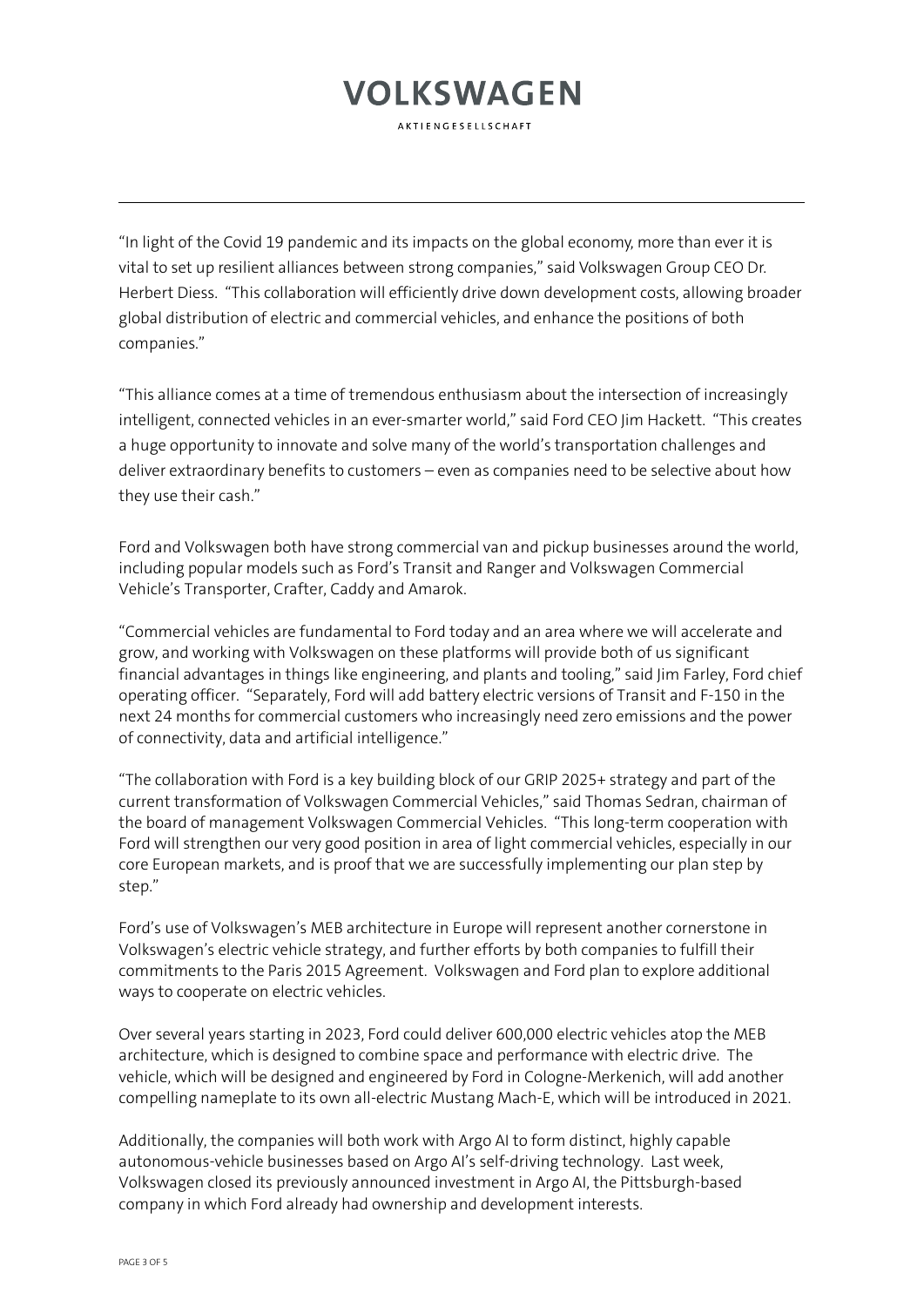AKTIENGESELLSCHAFT

Volkswagen and Ford independently choosing to invest in Argo AI illustrates the technical leadership and progress of Argo AI's self-driving system, and how alliances can help enable development of breakthrough technologies that require substantial time and resources. Argo AI's SDS is the first with commercial deployment plans for both Europe and the U.S. The global reach of Ford and Volkswagen will give Argo AI's platform the largest geographic deployment potential of any autonomous driving technology to date. Reach and scale are important factors in developing an SDS that is robust and cost efficient.

The Volkswagen/Ford alliance does not include cross-ownership between the companies, which will remain competitors in the marketplace.

| Volkswagen Media   | Volkswagen                | Ford           | Ford Investor      |
|--------------------|---------------------------|----------------|--------------------|
| Relations          | <b>Investor Relations</b> | Communications | Relations          |
| Christoph Ludewig  | Andreas Buchta            | Jan Thibodeau  | Lynn Antipas Tyson |
| +49.5361.987575    | +49.5361.940765           | 313.268.6056   | +1.914.485.1150    |
| christoph.ludewig@ | andreas.buchta@           | ithibode@      | ltyson4@           |
| volkswagen.de      | volkswagen.de             | ford.com       | ford.com           |

Pietro Zollino +1.703.364.7016 [Pietro.Zollino@](mailto:Pietro.Zollino@vw.com) [vw.com](mailto:Pietro.Zollino@vw.com)

### Volkswagen Commercial Vehicles Eric Felber

+49 511 7 98 4762 [eric.felber@volkswagen.de](mailto:eric.felber@volkswagen.de)